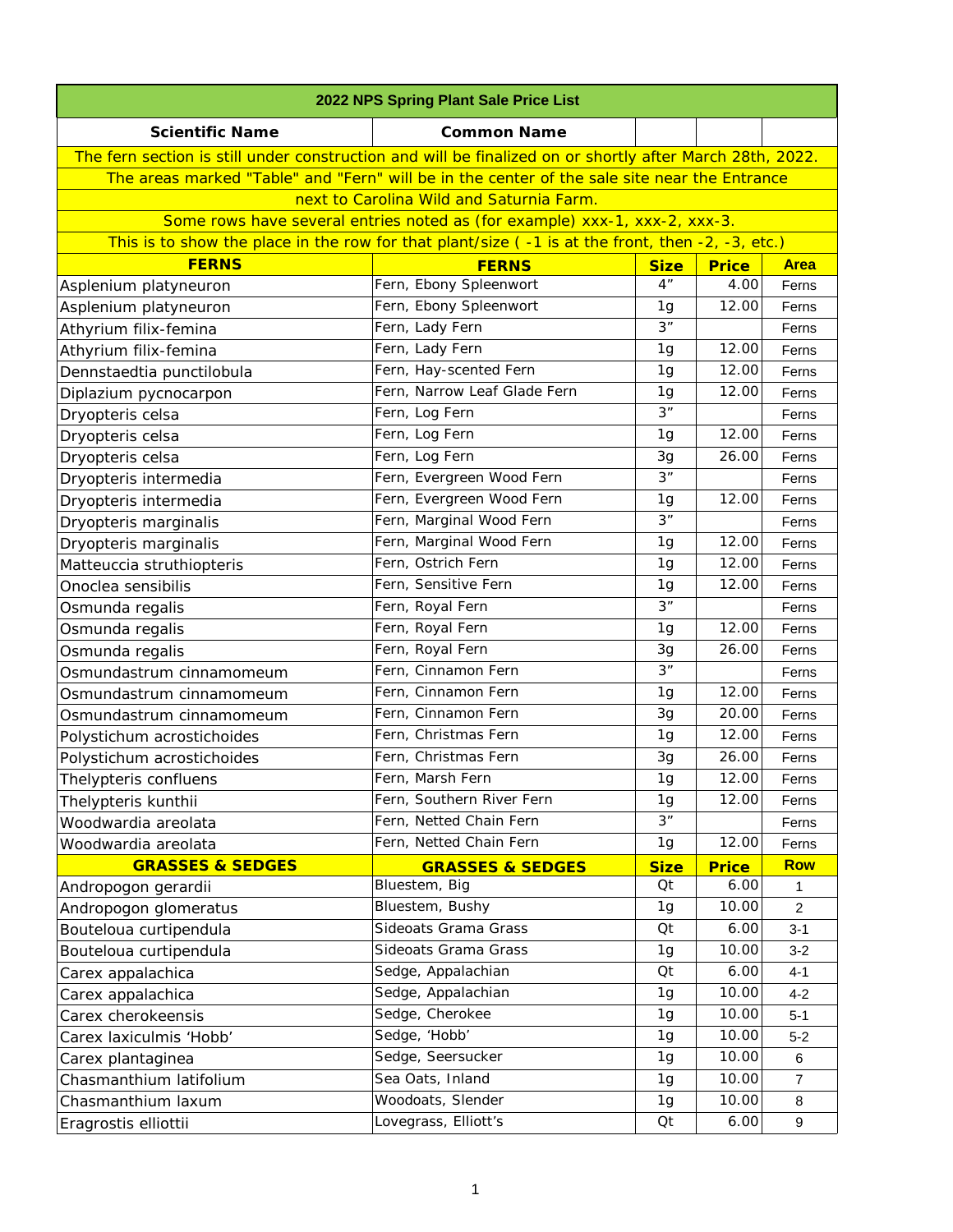| Muhlenbergia capillaris                | Muhly Grass, Pink               | Qt              | 6.00         | $10-1$     |
|----------------------------------------|---------------------------------|-----------------|--------------|------------|
| Muhlenbergia capillaris                | Muhly Grass, Pink               | 1g              | 11.00        | $10 - 2$   |
| Rhynchospora colorata                  | Sedge, White-topped             | Qt              | 6.00         | 11         |
| Saccharum alopecuroides                | Plume Grass, Silver             | 1g              | 10.00        | 12         |
| Schizachyrium scoparium                | Bluestem, Little                | Qt              | 6.00         | 13         |
| Sorghastrum nutans                     | Indiangrass, Yellow             | Qt              | 6.00         | 14         |
| Tripsacum dactyloides                  | Eastern Gamagrass               | 1g              | 10.00        | 15         |
| <b>PERENNIALS</b>                      | <b>PERENNIALS</b>               | <b>Size</b>     | <b>Price</b> | <b>Row</b> |
| Actaea racemosa                        | <b>Black Cohosh</b>             | Qt              | 8.00         | $16 - 1$   |
| Actaea racemosa                        | <b>Black Cohosh</b>             | 1g              | 12.00        | $16 - 2$   |
| Agastache scrophulariifolia            | Hyssop, Purple Giant            | 1g              | 10.00        | 17         |
| Ageratina altissima                    | White Snakeroot                 | 4 <sup>n</sup>  | 4.00         | $18-1$     |
| Ageratina altissima                    | White Snakeroot                 | 1 <sub>g</sub>  | 10.00        | $18-2$     |
| Allium cernuum                         | Nodding Onion                   | 4 <sup>''</sup> | 4.00         | $19-1$     |
| Allium cernuum                         | Nodding Onion                   | 1g              | 10.00        | $19-2$     |
| Amsonia tabernaemontana                | Bluestar, Eastern               | 1 <sub>g</sub>  | 10.00        | 20         |
| Antennaria solitaria                   | Pussytoes                       | 1g              | 10.00        | 21         |
| Aquilegia canadensis                   | Columbine                       | 1 <sub>g</sub>  | 10.00        | 22         |
| Arisaema spp? (quinatum or dracontium) | Jack-in-the Pulpit              | 1g              | 12.00        | $23-3$     |
| Arisaema quinatum                      | Jack-in-the-Pulpit, Five-leaved | 1g              | 12.00        | $23 - 4$   |
| Arisaema triphyllum                    | Jack-in-the Pulpit              | 4 <sup>n</sup>  | 8.00         | $23-1$     |
| Arisaema triphyllum                    | Jack-in-the Pulpit              | 1g              | 12.00        | $23 - 2$   |
| Asclepias incarnata                    | Milkweed, Swamp Milkweed        | 3"Tall          | 5.00         | $24-1$     |
| Asclepias tuberosa                     | Milkweed, Butterfly Milkweed    | 3"Tall          | 5.00         | $24 - 2$   |
| Asclepias tuberosa                     | Milkweed, Butterfly Milkweed    | Qt              | 6.00         | $24-3$     |
| Asclepias tuberosa                     | Milkweed, Butterfly Milkweed    | 1 <sub>g</sub>  | 10.00        | $24 - 4$   |
| Baptisia alba                          | False Indigo, White             | 1 <sub>g</sub>  | 15.00        | $25 - 2$   |
| Baptisia australis                     | False Indigo, Blue              | Qt              | 6.00         | $26-1$     |
| Baptisia australis                     | False Indigo, Blue              | 1 <sub>g</sub>  | 15.00        | $26 - 2$   |
| Baptisia sphaerocarpa                  | False Indigo, Yellow            | 1g              | 15.00        | $25-1$     |
| Chelone glabra                         | Turtlehead, White Turtlehead    | 1g              | 10.00        | 27         |
| Chrysogonum virginianum                | Green and Gold                  | 4 <sup>n</sup>  | 5.00         | Table      |
| Chrysopsis mariana                     | Goldenaster, Maryland           | 1g              | 10.00        | 28         |
| Claytonia virginica                    | Spring Beauty                   | 1g              | 10.00        | 29         |
| Conoclinium coelestinum                | <b>Blue Mistflower</b>          | 1g              | 10.00        | 30         |
| Coreopsis auriculata                   | Tickseed                        | 1g              | 8.00         | 31         |
| Coreopsis grandiflora                  | Tickseed, Large Flower          | 1g              | 10.00        | 32         |
| Coreopsis integrifolia                 | Tickseed, Fringeleaf            | 1g              | 10.00        | 33         |
| Coreopsis lanceolata                   | Tickseed, Lanceleaf             | Qt              | 6.00         | Table      |
| Coreopsis tripteris                    | Tickseed, Tall                  | 1g              | 10.00        | 34         |
| Crinum americanum                      | Lily, Swamp Lily                | 1g              | 12.00        | 35         |
| Echinacea purpurea                     | Coneflower, Purple Coneflower   | 4 <sup>n</sup>  | 5.00         | $36-1$     |
| Echinacea purpurea                     | Coneflower, Purple Coneflower   | 1g              | 10.00        | $36 - 2$   |
| Elephantopus tomentosus                | Elephant's Foot                 | 1g              | 8.00         | 37         |
| Erigeron pulchellus                    | Robin's Plantain                | 1g              | 10.00        | 38         |
| Eryngium aquaticum v. Ravenelii        | Eryngo                          | 1g              | 10.00        | 39         |
| Eryngium yuccifolium                   | Rattlesnake Master              | 1g              | 15.00        | 40         |
| Eupatorium hyssopifolium               | Thoroughwort, Hyssop-leaved     | 1g              | 10.00        | $41 - 2$   |
| Eupatorium perfoliatum                 | <b>Boneset</b>                  | 1g              | 11.00        | $41 - 1$   |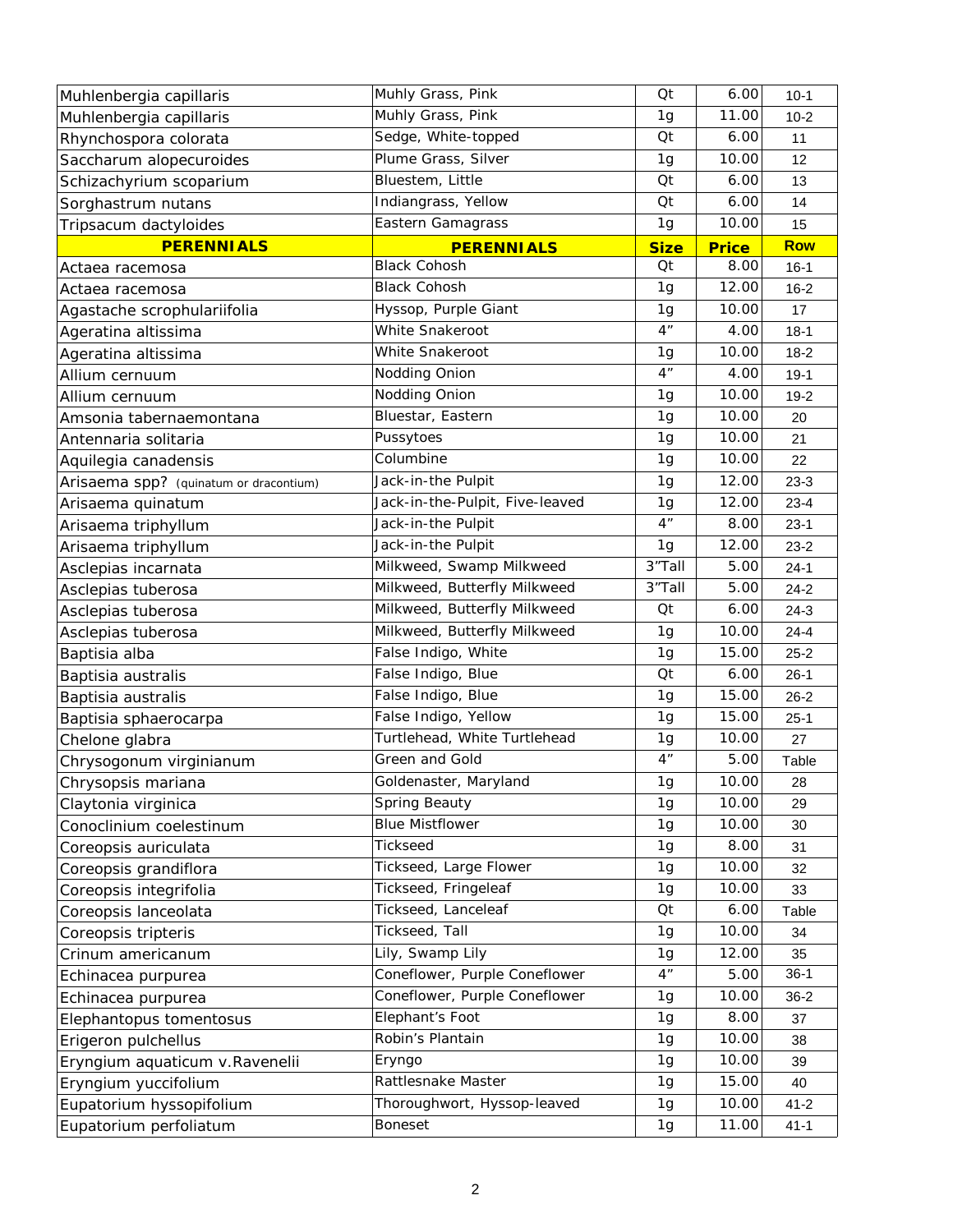| Eupatorium rotundifolium              | Thoroughwort, Roundleaf        | 1 <sub>g</sub>  | 10.00 | $41 - 3$ |
|---------------------------------------|--------------------------------|-----------------|-------|----------|
| Eurybia divaricata                    | Aster, White Wood Aster        | 1 <sub>g</sub>  | 10.00 | 42       |
| Gallardia pulchella                   | Indian Blanket                 | 1 <sub>g</sub>  | 10.00 | 43       |
| Geranium maculatum                    | Geranium, Spotted Wild         | 1g              | 10.00 | 44       |
| Helianthus angustifolius              | Sunflower, Swamp Narrowleaf    | 1 <sub>g</sub>  | 10.00 | 45       |
| Helianthus atrorubens                 | Sunflower, Purpledisc          | 1 <sub>g</sub>  | 10.00 | 46       |
| Helianthus giganteus                  | Sunflower, Tall                | 1 <sub>g</sub>  | 10.00 | 47       |
| Helianthus glaucopyllus               | Sunflower, White Leaf          | 1g              | 10.00 | 48       |
| Helianthus mollis                     | Sunflower, Ashy                | 1g              | 10.00 | 49       |
| Helianthus tuberosus                  | Sunflower, Jerusalem Artichoke | 1 <sub>g</sub>  | 10.00 | 50       |
| Heliopsis helianthoides               | Sunflower, Early               | Qt              | 6.00  | Table    |
| <b>Hibiscus coccineus</b>             | Rose Mallow, Scarlet           | Qt              | 6.00  | Table    |
| <b>Hibiscus moscheutos</b>            | Rose Mallow, Swamp             | 3g              | 15.00 | 51       |
| Hypoxis hirsuta                       | Yellow Star Grass              | 4 <sup>''</sup> | 5.00  | $52-1$   |
| Hypoxis hirsuta                       | <b>Yellow Star Grass</b>       | 1g              | 10.00 | $52 - 2$ |
| Iris cristata                         | Iris, Dwarf Crested            | 1 <sub>g</sub>  | 11.00 | 53       |
| Iris versicolor                       | Iris, Blue Flag Iris           | 4 <sup>n</sup>  | 4.00  | Table    |
| Liatris microcephalus                 | Gayfeather, Dwarf              | 1 <sub>g</sub>  | 10.00 | $54-1$   |
| Liatris spicata                       | Gayfeather, Blazing Star       | 1 <sub>g</sub>  | 10.00 | $54-2$   |
| Lilium michauxii                      | Lily, Carolina 2+ years        | 4 <sup>n</sup>  | 10.00 | Table    |
| Lilium michauxii                      | Lily, Carolina 3+ years        | Qt              | 15.00 | Table    |
| Lilium superbum                       | Lily, Turk's Cap               | Qt              | 15.00 | Table    |
| Lobelia cardinalis                    | <b>Cardinal Flower</b>         | Qt              | 6.00  | $55-1$   |
| Lobelia cardinalis                    | Cardinal Flower                | 1g              | 8.00  | $55-2$   |
| Lobelia siphilitica                   | Lobelia, Great Blue            | 1 <sub>g</sub>  | 8.00  | 56       |
| Maianthemum racemosum                 | Solomon's Plume                | 1 <sub>g</sub>  | 10.00 | 57       |
| Melanthera nivea                      | Snow Squarestem                | 3 <sup>n</sup>  | 4.00  | Table    |
| Mitchella repens                      | Partridge Berry                | 1 <sub>g</sub>  | 10.00 | 58       |
| Monarda didyma                        | Beebalm                        | 1g              | 10.00 | $59-1$   |
| Monarda punctata                      | Beebalm, Spotted               | 1 <sub>g</sub>  | 10.00 | $59-2$   |
| Oenothera fruticosa                   | Sundrops                       | 1 <sub>g</sub>  | 8.00  | 60       |
| Packera aurea                         | Golden Ragwort                 | 1g              | 11.00 | 61       |
| Parthenium integrifolium              | Wild Quinine                   | 1g              | 12.00 | 62       |
| Penstemon smallii                     | Beardtongue, Small's           | 1g              | 10.00 | 63       |
| Phlox stolonoifera                    | Phlox, Creeping                | 4 <sup>n</sup>  | 5.00  | Table    |
| Phlox subulata                        | Phlox, Moss                    | 4 <sup>n</sup>  | 5.00  | Table    |
| Phyla nodiflora                       | Frogfruit                      | 1g              | 9.00  | Table    |
| Physostegia virginiana                | Obedient Plant                 | 1g              | 10.00 | 64       |
| Pityopsis graminifolia                | Goldenaster, Silk Grass        | 1 <sub>g</sub>  | 10.00 | 65       |
| Polygonatum biflorum                  | Solomon's Seal                 | 1g              | 10.00 | 66       |
| Pontederia cordata                    | Pickerelweed                   | 1g              | 10.00 | 67       |
| Pycnanthemum incanum                  | Mountain Mint, Hoary           | 1g              | 10.00 | 68-3     |
| Pycnanthemum muticum                  | Mountain Mint, Short Tooth     | 4 <sup>n</sup>  | 5.00  | 68-1     |
| Pycnanthemum muticum                  | Mountain Mint, Short Tooth     | 1g              | 10.00 | 68-2     |
| Pycnanthemum pycnanthemoides          | Mountain Mint, Southern        | 4 <sup>n</sup>  | 5.00  | 69-1     |
| Pycnanthemum verticillatum v. pilosum | Mountain Mint, Whorled         | 1g              | 10.00 | 69-2     |
| Pycnanthemum virginianum              | Mountain Mint, American        | 1g              | 10.00 | 69-3     |
| Ratibida columnifera                  | Coneflower, Prairie            | Qt              | 6.00  | $70-1$   |
| Rudbeckia fulgida                     | Coneflower, Orange             | 1 <sub>g</sub>  | 10.00 | 71       |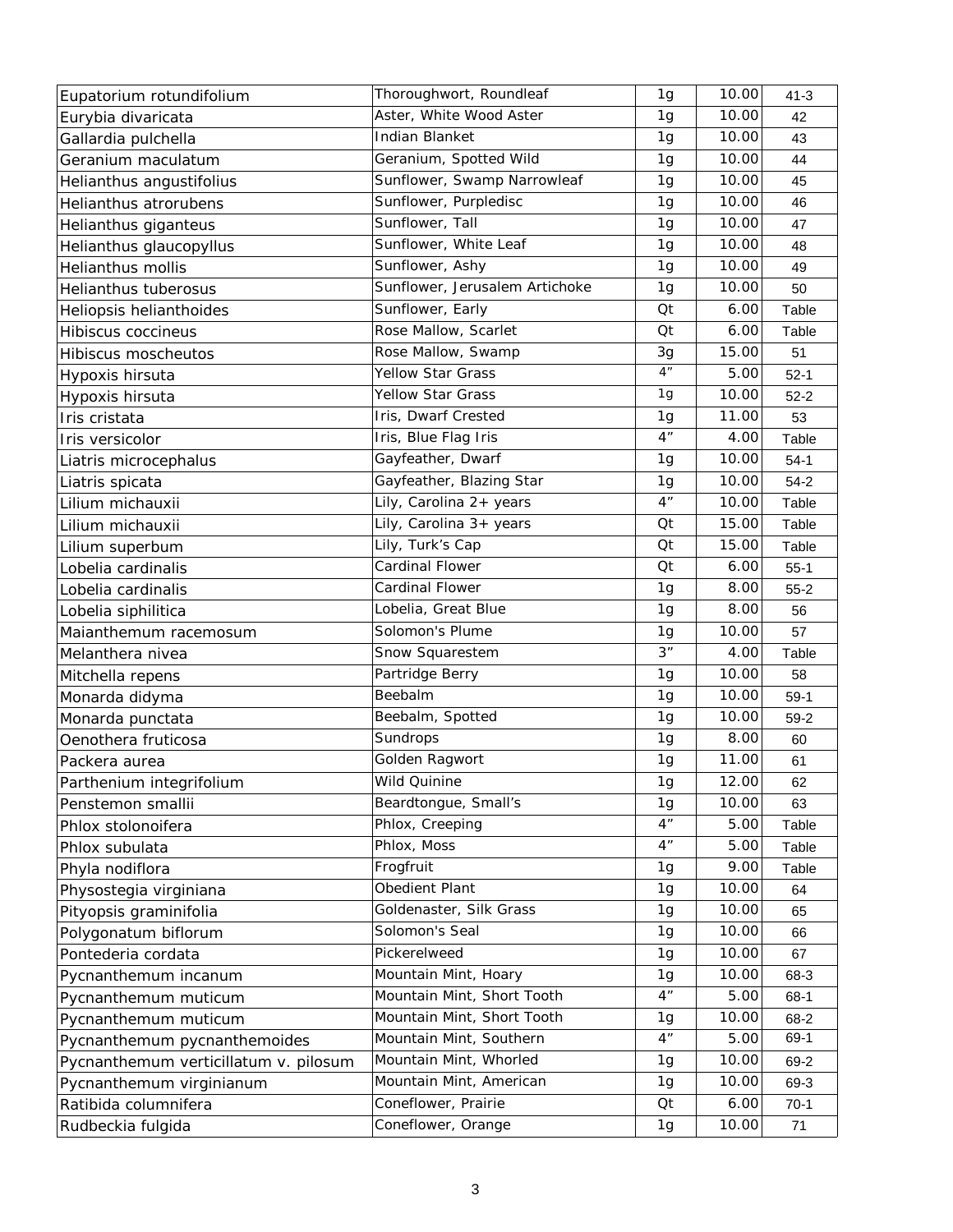| Rudbeckia heliopsidis                             | Coneflower, Sunfacing        | 1 <sub>g</sub> | 10.00          | $70 - 2$       |
|---------------------------------------------------|------------------------------|----------------|----------------|----------------|
| Rudbeckia maxima                                  | Coneflower, Giant            | 1g             | 10.00          | 72             |
| Rudbeckia triloba                                 | Coneflower Brown-eyed Susan  | 1g             | 10.00          | $73-1$         |
| Rudbeckia triloba                                 | Coneflower Brown-eyed Susan  | 1.5g           | 13.00          | $73-2$         |
| Ruellia caroliniensis                             | Carolina Petunia             | 1g             | 10.00          | 74             |
| Salvia coccinea                                   | Scarlet Sage                 | Qt             | 6.00           | $75-1$         |
| Salvia coccinea                                   | Scarlet Sage                 | 1g             | 10.00          | $75-2$         |
| Salvia Iyrata                                     | Lyreleaf Sage, Cancer Weed   | 1 <sub>g</sub> | 10.00          | 76             |
| Sanguinaria canadensis                            | Bloodroot                    | 4 <sup>n</sup> | 8.00           | $77-1$         |
| Sanguinaria canadensis                            | Bloodroot                    | 1g             | 12.00          | $77-2$         |
| Scutellaria incana                                | Downy Skullcap               | 1g             | 10.00          | 78             |
| Sedum ternatum                                    | <b>Woodland Stonecrop</b>    | 4 <sup>n</sup> | 5.00           | Table          |
| Shortia galacifolia                               | Oconee Bells                 | 4 <sup>n</sup> | 25.00          | Table          |
| Silene subciliata                                 | Scarlet Catchfly             | 1g             | 10.00          | 79             |
| Silphium terebinthinaceum                         | Prairie Dock                 | 2g             | 13.00          | 80             |
| Sisyrinchium sp?                                  | <b>Blue-Eyed Grass</b>       | Qt             | 6.00           | $81 - 1$       |
| Sisyrinchium angustifolium                        | <b>Blue-Eyed Grass</b>       | 1g             | 10.00          | $81 - 2$       |
| Spigelia marilandica                              | <b>Indian Pink</b>           | 1 <sub>g</sub> | 12.00          | 82             |
| Stokesia laevis                                   | Aster, Stokes                | 1 <sub>g</sub> | 10.00          | 83             |
| Symphyotrichum georgianum                         | Aster, Georgia               | 1 <sub>g</sub> | 10.00          | 84             |
| Symphyotrichum novae-angliae                      | Aster, New England           | 1 <sub>g</sub> | 10.00          | 85             |
| Symphyotrichum novi-belgii                        | Aster, New York              | 1g             | 10.00          | 86             |
| Symphyotrichum oblongifolium                      | Aster, Aromatic              | 1 <sub>g</sub> | 10.00          | 87             |
| Tephrosia spicata                                 | Spiked Hoarypea              | 1g             | 10.00          | 88-2           |
| Tephrosia virginiana                              | Goat's Rue                   | 1 <sub>g</sub> | 10.00          | $88-1$         |
|                                                   | Foamflower                   | 1g             | 10.00          | 89             |
| Tiarella cordifolia                               |                              |                |                |                |
| Tradescantia virginiana                           | Spiderwort                   | 1g             | 10.00          | 90             |
| Trillium cuneatum                                 | Trillium, Sweet Betsy        | 4 <sup>n</sup> | 10.00          | Table          |
| Trillium cuneatum                                 | Trillium, Sweet Betsy        | 1g             | 14.00          | Table          |
| Trillium discolor                                 | Trillium, Mottled Wake Robin | 4 <sup>n</sup> | 10.00          | Table          |
| Trillium discolor                                 | Trillium, Mottled Wake Robin | 1g             | 12.00          | Table          |
| Trillium sp?                                      | Trillium, unknown species    | 4 <sup>n</sup> | 10.00          | Table          |
| Veronicastrum virginicum                          | Culver's Root                | 1g             | 10.00          | 91             |
| <b>SHRUBS</b>                                     | <b>SHRUBS</b>                | <b>Size</b>    | <b>Price</b>   | <b>Row</b>     |
| Aesculus glabra                                   | Buckeye, Ohio                | 3g             | 25.00          | $92 - 4$       |
| Aesculus parviflora                               | Buckeye, Bottlebrush         | 3g             | 30.00          | $92 - 5$       |
| Aesculus pavia                                    | Buckeye, Red                 | <b>Tree</b>    | 15.00          | $92-3$         |
| Aesculus pavia                                    | Buckeye, Red                 | 1 <sub>g</sub> | 15.00          | $92 - 1$       |
| Aesculus pavia                                    | Buckeye, Red                 | 3g             | 28.00          | $92 - 2$       |
| Aesculus sylvatica                                | Buckeye, Painted             | 1g             | 15.00          | 93             |
| Aronia arbutifolia                                | Chokeberry, Red              | 3g             | 28.00          | $94 - 2$       |
| Aronia melanocarpa                                | Chokeberry, Black            | 3g             | 28.00          | $94-1$         |
| Aruncus dioicus                                   | Goat's Beard                 | 1g             | 12.00          | 95             |
| Callicarpa americana                              | Beautyberry, American        | 1g             | 12.00          | $96-1$         |
| Callicarpa americana                              | Beautyberry, American        | 2g             | 18.00          | $96 - 2$       |
| Calycanthus floridus                              | Sweetshrub                   | 1g             | 10.00          | $97-1$         |
| Calycanthus floridus                              | Sweetshrub                   | 3g             | 25.00          | $97 - 2$       |
| Ceanothus americanus<br>Cephalanthus occidentalis | New Jersey Tea<br>Buttonbush | 3g<br>1g       | 32.00<br>12.00 | 98-4<br>$98-1$ |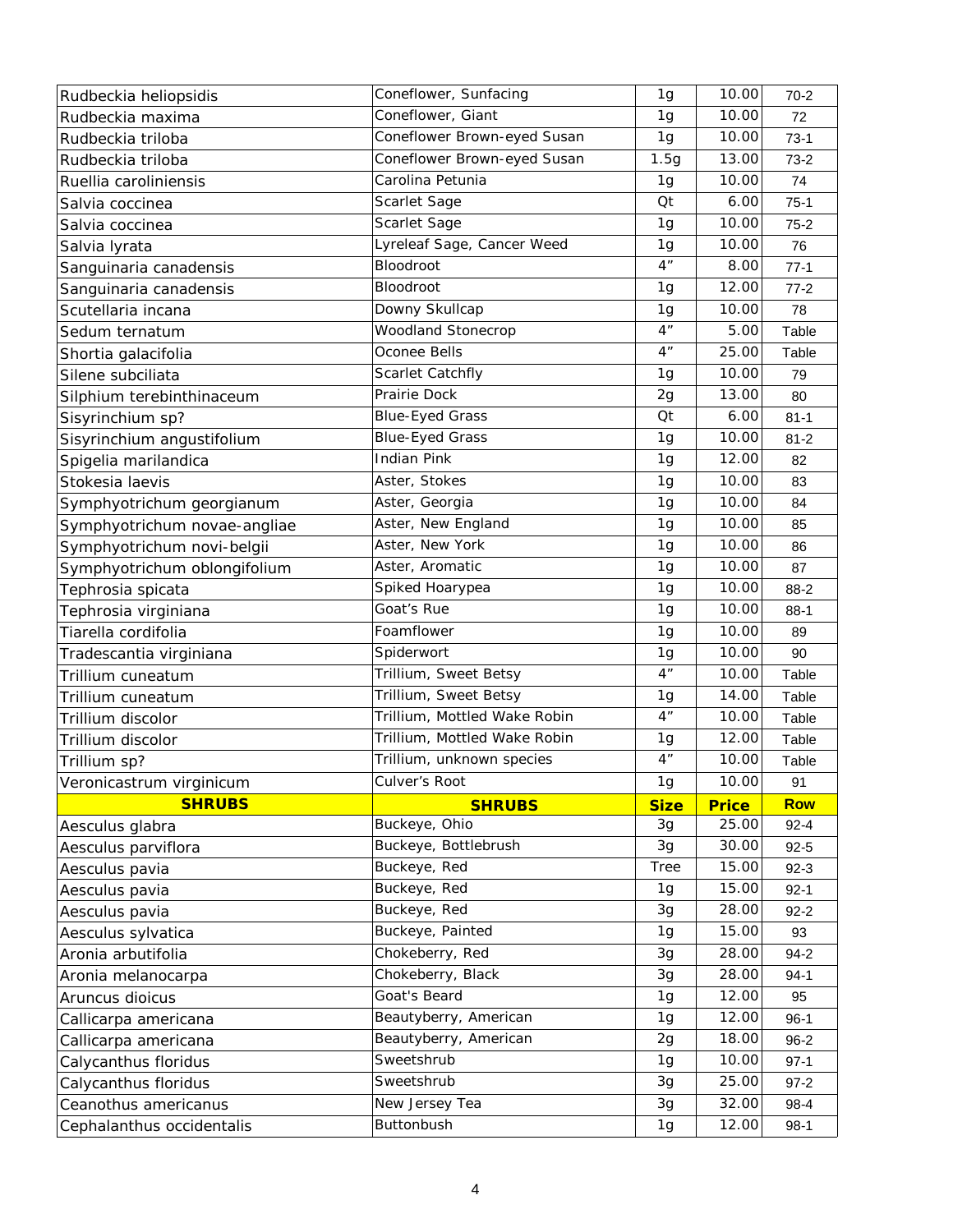| Cephalanthus occidentalis              | <b>Buttonbush</b>                     | 2g             | 25.00 | $98-2$    |
|----------------------------------------|---------------------------------------|----------------|-------|-----------|
| Cephalanthus occidentalis              | Buttonbush                            | 3g             | 30.00 | 98-3      |
| Chionanthus virginicus                 | Fringetree, White                     | 1 <sub>g</sub> | 15.00 | $99-1$    |
| Chionanthus virginicus                 | Fringetree, White                     | 3g             | 25.00 | 99-2      |
| Clethra alnifolia '16 Candles'         | Summersweet '16 Candles'              | 1 <sub>g</sub> | 10.00 | 100       |
| Clinipodium georgianum                 | Georgia Savory                        | 1 <sub>g</sub> | 15.00 | $101 - 1$ |
| Diervilla sessilifolia                 | Honeysuckle Bush                      | 3g             | 28.00 | $101 - 2$ |
| Euonymus americanus                    | Strawberry Bush, Hearts-a-Bustin'     | 1g             | 10.00 | $102 - 1$ |
| Euonymus americanus                    | Strawberry Bush, Hearts-a-Bustin'     | 1.5g           | 15.00 | $102 - 2$ |
| Fothergilla gardenii                   | Fothergilla, Dwarf                    | 3g             | 28.00 | 103       |
| Hydrangea arborescens                  | Hydrangea, Smooth                     | 3g             | 28.00 | 104       |
| Hydrangea quercifolia                  | Hydrangea, Oakleaf                    | 1g             | 15.00 | 105       |
| Hydrangea radiata                      | Hydrangea, Silverleaf                 | 3g             | 20.00 | 106       |
| Hypericum densiflorum 'Creel's Gold'   | St. John's Wort 'Creel's Gold'        | 1g             | 10.00 | $107 - 1$ |
| Hypericum prolificum                   | St. John's Wort, Shrubby              | 3g             | 26.00 | $107 - 2$ |
| Ilex glabra                            | Holly, Inkberry                       | 3g             | 25.00 | $108-1$   |
| Ilex verticillata                      | Holly, Winterberry (straight species) | 3g             | 28.00 | 108-2     |
| Ilex verticillata 'Southern Gentlemen' | Holly, Winterberry (male)             | 3g             | 30.00 | 108-3     |
| Ilex verticillata 'Winter Red'         | Holly, Winterberry (female)           | 3g             | 30.00 | 108-4     |
| Ilex vomitoria                         | Holly, Yaupon                         | 1g             | 10.00 | 109-1     |
| Ilex vomitoria                         | Holly, Yaupon                         | 2g             | 15.00 | 109-2     |
| Itea virginica                         | Sweetspire                            | 1g             | 10.00 | $110 - 1$ |
| Itea virginica                         | Sweetspire                            | 3g             | 26.00 | 110-2     |
| Leucothoe axillaris                    | Doghobble, Coastal                    | 3g             | 33.00 | $111 - 3$ |
| Leucothoe fontanesiana                 | Doghobble, Mountain                   | 1 <sub>g</sub> | 15.00 | $111 - 1$ |
| Leucothoe fontanesiana                 | Doghobble, Mountain                   | 3g             | 33.00 | $111 - 2$ |
| Lindera benzoin                        | Spicebush (2nd year from seed)        | 1g             | 10.00 | $112 - 1$ |
| Lindera benzoin                        | Spicebush                             | 3g             | 30.00 | $112 - 2$ |
| Philadelphus inodorus                  | Mock orange, Scentless                | 1g             | 10.00 | 113       |
| Physocarpus opulifolius                | Ninebark                              | 1 <sub>g</sub> | 10.00 | $114 - 1$ |
| Physocarpus opulifolius                | Ninebark                              | 3g             | 28.00 | $114 - 2$ |
| Rhododendron alabamense                | Azalea, Alabama                       | 1g             | 13.00 | $115 - 1$ |
| Rhododendron alabamense                | Azalea, Alabama                       | 2g             | 15.00 | 115-2     |
| Rhododendron alabamense                | Azalea, Alabama                       | 3g             | 30.00 | $115 - 3$ |
| Rhododendron arborescens               | Azalea, Sweet                         | 1 <sub>g</sub> | 13.00 | $116 - 1$ |
| Rhododendron arborescens               | Azalea, Sweet                         | 2g             | 20.00 | 116-2     |
| Rhododendron arborescens               | Azalea, Sweet                         | 3g             | 36.00 | 116-3     |
| Rhododendron calendulaceum             | Azalea, Flame                         | 1 <sub>g</sub> | 13.00 | 117       |
| Rhododendron canescens                 | Azalea, Piedmont                      | 1 <sub>g</sub> | 13.00 | $118 - 1$ |
| Rhododendron canescens                 | Azalea, Piedmont                      | 3g             | 30.00 | 118-2     |
| Rhododendron eastmanii                 | Azalea, May White                     | 1g             | 15.00 | 119       |
| Rhododendron flammeum                  | Azalea, Oconee                        | 1g             | 13.00 | $120 - 1$ |
| Rhododendron flammeum                  | Azalea, Oconee                        | 3g             | 30.00 | $120 - 2$ |
| Rhododendron periclymenoides           | Azalea, Pinxterbloom                  | 1 <sub>g</sub> | 15.00 | $121 - 1$ |
| Rhododendron periclymenoides           | Azalea, Pinxterbloom                  | 3g             | 36.00 | $121 - 2$ |
| Rhododendron serrulatum                | Azalea, Hammocksweet                  | 3g             | 30.00 | 122       |
| Rhododedron viscosum                   | Azalea, Swamp                         | 1 <sub>g</sub> | 15.00 | 123       |
| Rhus copallinum                        | Sumac, Winged                         | 1 <sub>g</sub> | 15.00 | 124       |
| Rhus glabra                            | Sumac, Smooth                         | 1g             | 15.00 | $125 - 1$ |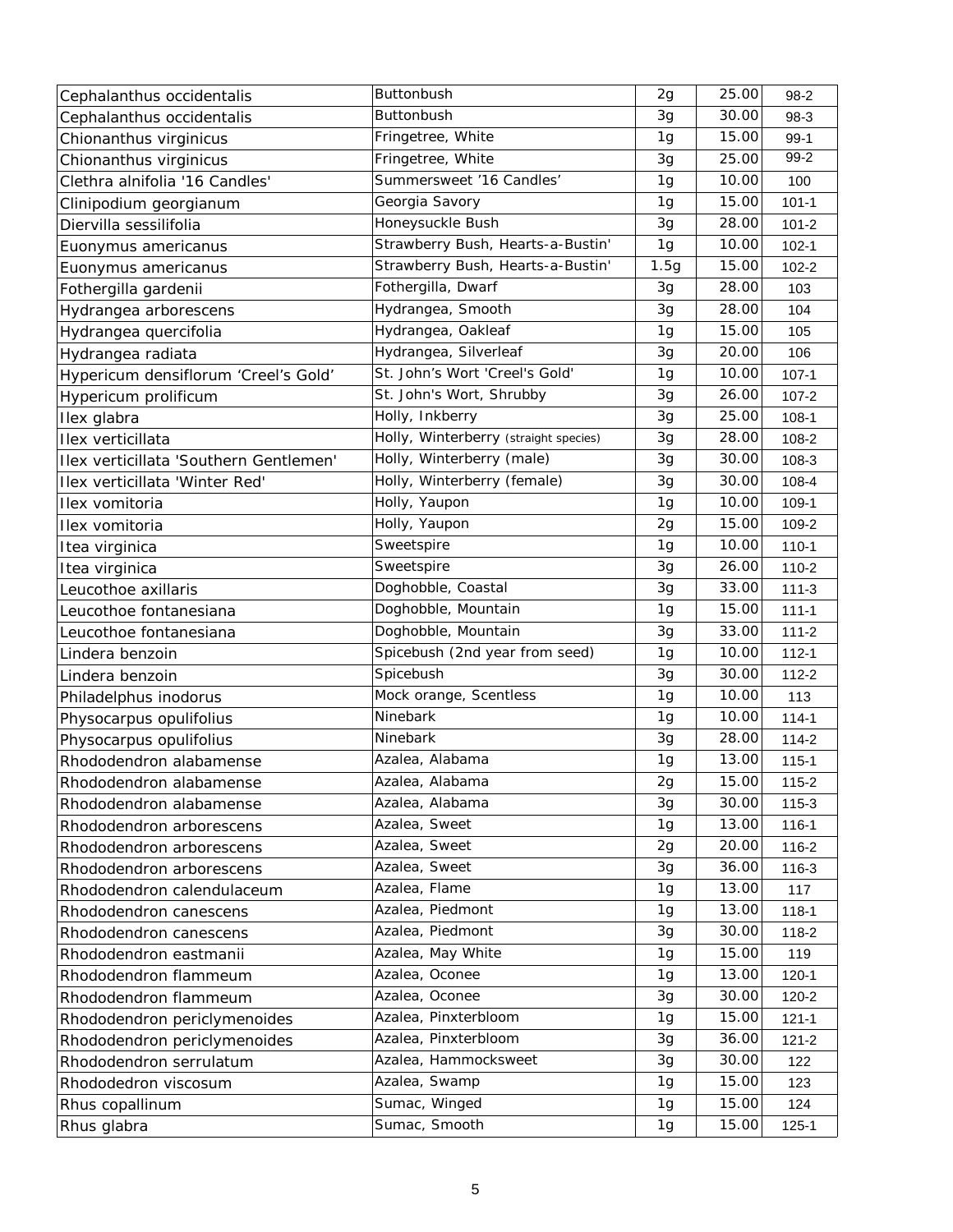| Rhus glabra                       | Sumac, Smooth                        | 1.5g           | 20.00        | $125 - 2$  |
|-----------------------------------|--------------------------------------|----------------|--------------|------------|
| Rhus glabra                       | Sumac, Smooth                        | 3g             | 25.00        | 125-3      |
| Sambucus canadensis               | Elderberry                           | 2g             | 15.00        | 126        |
| Spirea tomentosa                  | Hardhack                             | 3g             | 28.00        | 127        |
| Swida amomum (syn.w/Cornus)       | Dogwood, Silky                       | 3g             | 18.00        | 128        |
| Vaccinium darrowii 'Rosa's Blush' | Evergreen Blueberry 'Rosa's Blush'   | 1g             | 8.00         | 129        |
| Vaccinium virgatum 'Brightwell'   | Rabbiteye Blueberry 'Brightwell'     | 1g             | 15.00        | 130        |
| Vaccinium virgatum 'Powder Blue'  | Rabbiteye Blueberry 'Powder Blue'    | 1 <sub>g</sub> | 15.00        | 131        |
| Vaccinium virgatum 'Titan'        | Rabbiteye Blueberry 'Titan'          | 3g             | 30.00        | 132        |
| Viburnum acerifolium              | Viburnum, Maple-leaf                 | 3g             | 32.00        | 133        |
| Viburnum dentatum                 | Viburnum, Arrowwood                  | 2g             | 20.00        | $134 - 1$  |
| Viburnum dentatum                 | Viburnum, Arrowwood                  | 3g             | 30.00        | 134-2      |
| Viburnum prunifolium              | Viburnum, Blackhaw                   | 3g             | 30.00        | 135        |
| Xanthoriza simplicissima          | Yellowroot                           | 1g             | 12.00        | 136        |
| <b>TREES</b>                      | <b>TREES</b>                         | <b>Size</b>    | <b>Price</b> | <b>Row</b> |
| Acer rubrum                       | Maple, Red                           | 3g             | 12.00        | 137        |
| Aesculus flava                    | Buckeye, Yellow                      | 1g             | 12.00        | 138        |
| Amelanchier arborea               | Serviceberry                         | 1 <sub>g</sub> | 10.00        | 139-1      |
| Amelanchier laevis                | Serviceberry                         | 3g             | 30.00        | 139-2      |
| Asimina triloba                   | Pawpaw (2nd year from seed)          | 1 Tall         | 10.00        | 140        |
| Asimina triloba                   | Pawpaw                               | 2g             | 25.00        | 141        |
| Cercis canadensis                 | Redbud, Eastern                      | 1.5g           | 12.00        | $142 - 1$  |
| Cercis canadensis                 | Redbud, Eastern                      | 2g             | 12.00        | 142-2      |
| Cercis canadensis                 | Redbud, Eastern                      | 3g             | 15.00        | $142 - 3$  |
| Corylus americana                 | Hazelnut, American                   | 1g             | 10.00        | 143        |
| Diospyrus virginiana              | Persimmon, American                  | 1 <sub>g</sub> | 10.00        | 144        |
| Juniperus virginiana              | Cedar, Eastern Red                   | 2g             | 15.00        | 145        |
| Magnolia macrophylla              | Magnolia, Big Leaf                   | 3g             | 35.00        | $146 - 1$  |
| Magnolia tripetala                | Magnolia, Umbrella                   | 2g             | 20.00        | 147        |
| Magnolia virginiana               | Magnolia, Sweetbay (multi-trunk 3')  | 3g             | 28.00        | 146-2      |
| Magnolia virginiana               | Magnolia, Sweetbay (single-trunk 5') | 3g             | 32.00        | 146-3      |
| Oxydendron arboreum               | Sourwood                             | 1g             | 12.00        | $148 - 1$  |
| Oxydendron arboreum               | Sourwood                             | 1.5g           | 20.00        | 148-2      |
| Oxydendron arboreum               | Sourwood                             | 3g             | 30.00        | 148-3      |
| Pinus palustris                   | Pine, Longleaf                       | 1 <sub>g</sub> | 12.00        | 149        |
| Prunus angustifolia               | Chickasaw Plum                       | 1.5g           | 18.00        | 150        |
| Taxodium distichum                | <b>Bald Cypress</b>                  | 1g             | 15.00        | $151 - 1$  |
| Taxodium distichum                | <b>Bald Cypress</b>                  | 2g             | 20.00        | $151 - 2$  |
| <b>VINES</b>                      | <b>VINES</b>                         | <b>Size</b>    | <b>Price</b> | <b>Row</b> |
| Bignonia capreolata               | Cross vine                           | 1g             | 10.00        | 152        |
| Centrosema virginianum            | Spurred Butterfly Pea                | 1g             | 9.00         | 153        |
| Clematis virginiana               | Virgin's Bower                       | 1g             | 10.00        | 154        |
| Gelsemium sempervirens            | Jessamine, Carolina                  | 1g             | 10.00        | 155        |
| Hydrangea barbara                 | Hydrangea, Climbing                  | 1g             | 12.00        | 156-1      |
| Hydrangea barbara                 | Hydrangea, Climbing                  | 1.5g           | 18.00        | 156-2      |
| Lonicera sempervirens             | Coral Honeysuckle                    | 1 <sub>g</sub> | 12.00        | 157        |
| Passiflora incarnata              | Maypop, Passion Flower               | Qt             | 6.00         | 158-1      |
| Passiflora incarnata              | Maypop, Passion Flower               | 1 <sub>g</sub> | 9.00         | 158-2      |
| Wisteria frutescens               | Wisteria, American                   | 1.5g           | 15.00        | 159        |